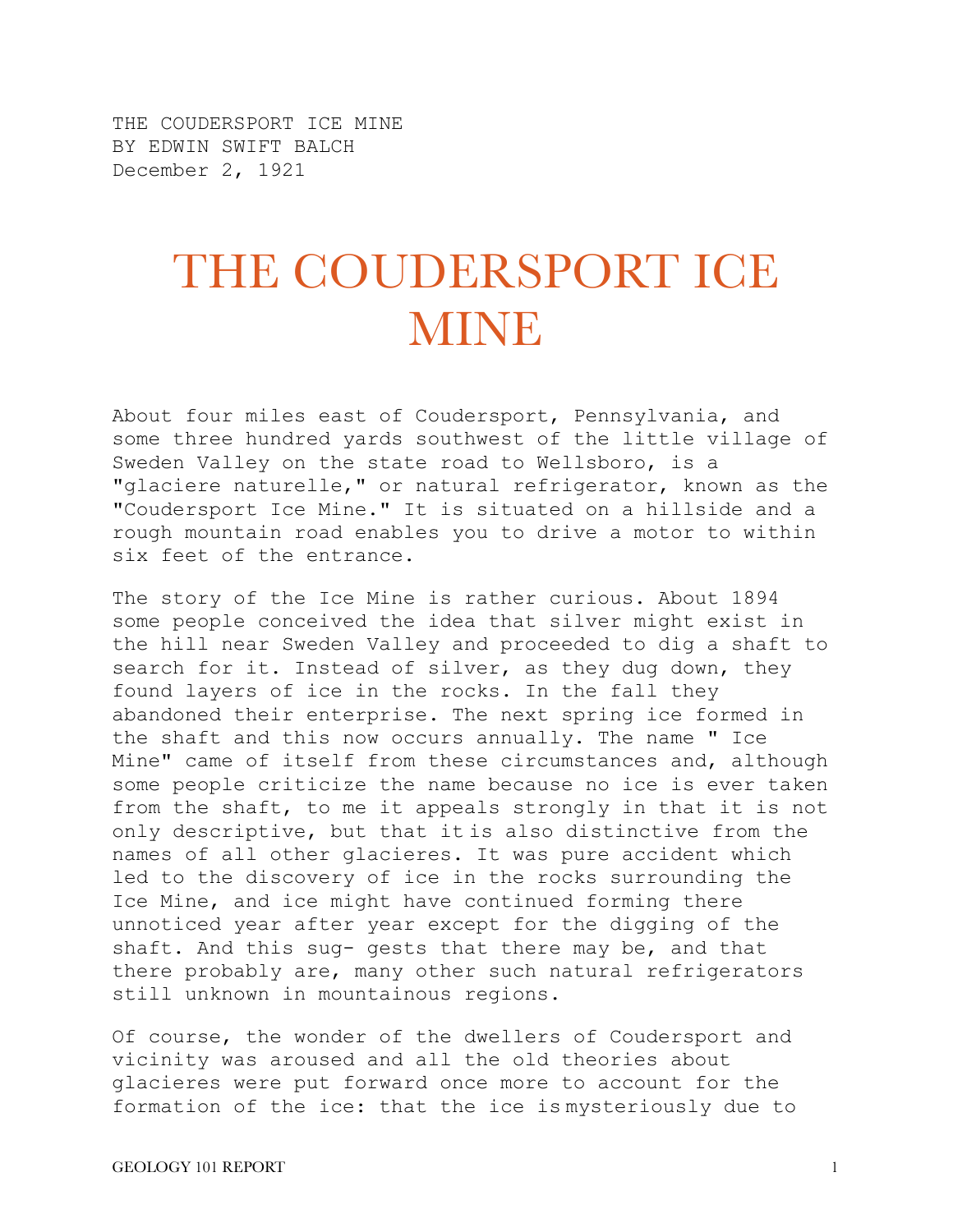the heat of summer; that there are chemicals in the rocks; that the ice is consolidated vapor; that it is caused by pressure ; that it is due to evaporation, etc. Some of the statements made about the Ice Mine are identical with statements made about glacieres by the peasants of various European countries for at least two hundred years. Of late, however, these untenable theories are gradually losing currency, although the conversation of the natives and the little booklet sold at the Mine show that the true principles of the formation and disappearance of the ice have not yet been thoroughly grasped.

This is clearly shown in "The Automobile Blue Book" for Pennsylvania, 1921, p. 336, which says:

Coudersport, Pa. (Population 3,100 — altitude 1,650 feet). Several years ago an Ice Mine was discovered here, which has been a puzzle to geologists, as the ice which melts in winter congeals in the summer time.

The truth, however, is that the formation of the ice is not a puzzle. And this paper is intended as missionary work to dispel illusion and advance knowledge in accordance with the traditions of the American Philosophical Society.

The Ice Mine is located in the side of a hill, now sometimes spoken of as the Ice Mountain, and its surroundings are true glaciere coun- try, damp, shady, and free from draughts or sunlight. The exposure of the Ice Mine is north and the sides of the hill are covered with thick second-growth forest which completely shelters the Mine from sun and wind. If this forest were ever cut down, it is almost certain that the ice would largely stop forming.

The Ice Mine is surrounded by a tall wooden fence with a locked door, which the female guardian of a little restaurant immediately adjacent to the Mine opens for 50 cents a person. After you have put on your overcoat, paid your fee, and passed through the guarded portal, you find yourself on a level space, with the rocks rising some fifteen feet in front of you surmounted by the wooden fence, and with the shaft, a big, nearly square hole, some ten feet in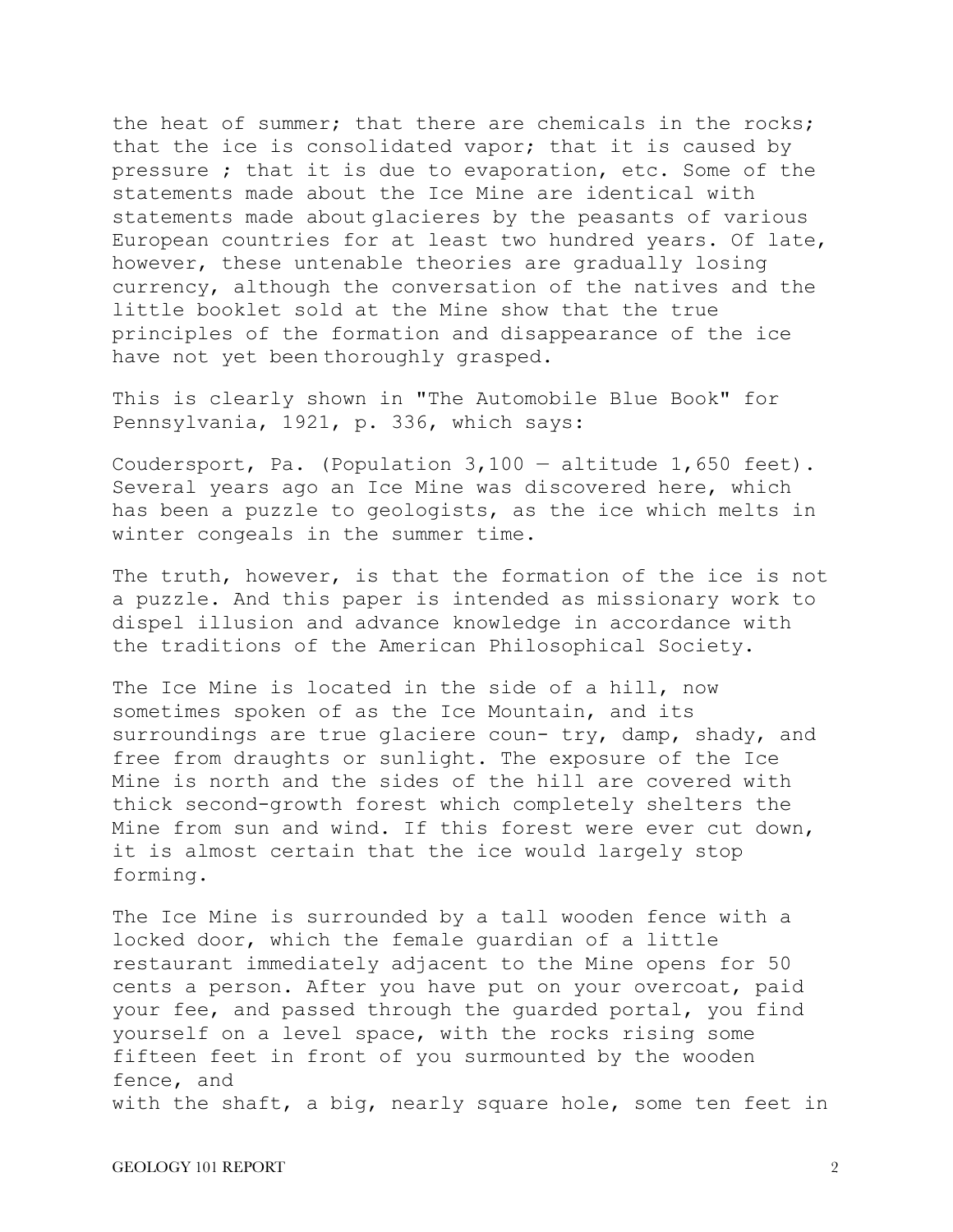length by eight in breadth and thirty in depth, going straight down into the rock. The top of the shaft is covered with a wooden floor with a large trap door, which is usually kept shut, as people frequently climb over the fence (Fig. i). The floor of the shaft is reached by a long ladder, and when I visited the Mine, on the 12th of August, 1921, was covered by a layer, perhaps two or three feet thick, of dirty ice. On three of the sides rather thin ice curtains were streaming down. These were melting, as was also the ice floor, the glaciere in fact being in a state of thaw, with the thermometer several degrees above freezing point.

The ice, it is said, begins to form about April and to be at its best perhaps in June. After this it slowly diminishes and vanishes by about October. The ice goes quickest in rainy weather and more slowly in warm weather. Both these times of the appearance and disappearance of the ice and these effects of wet or dry weather are normal glaciere phenomena.

The only theory about the formation and the disappearance of the Coudersport ice which meets all the facts is the theory which applies universally to all glacieres. Two things are necessary for the forma- tion of ice : cold and water. In glacieres the cold of winter furnishes the cold and the thaws of spring furnish the water: That the winter's cold furnishes the cold is proved by the fact that every known glaciere is in a place where there is snow and ice in the open in winter. The winter air sinks from its weight into the glaciere and the rock cracks leading to it. And the reason ice does not form then is that at that time the water is all frozen up on the outside. But when the thaws of spring melt the outside ice and snow into water this flows into the glaciere and its communicating rock cracks and meeting the cold air within, congeals. The only effect of the heat of summer is slowly to melt the ice.

This theory is not a new one. In essence, it is found in the earliest account we have of a glaciere, a visit to Chaux-les-Passavant, pub- lished in 1586, in which the author, Benigne Poissenot, a Paris lawyer, says: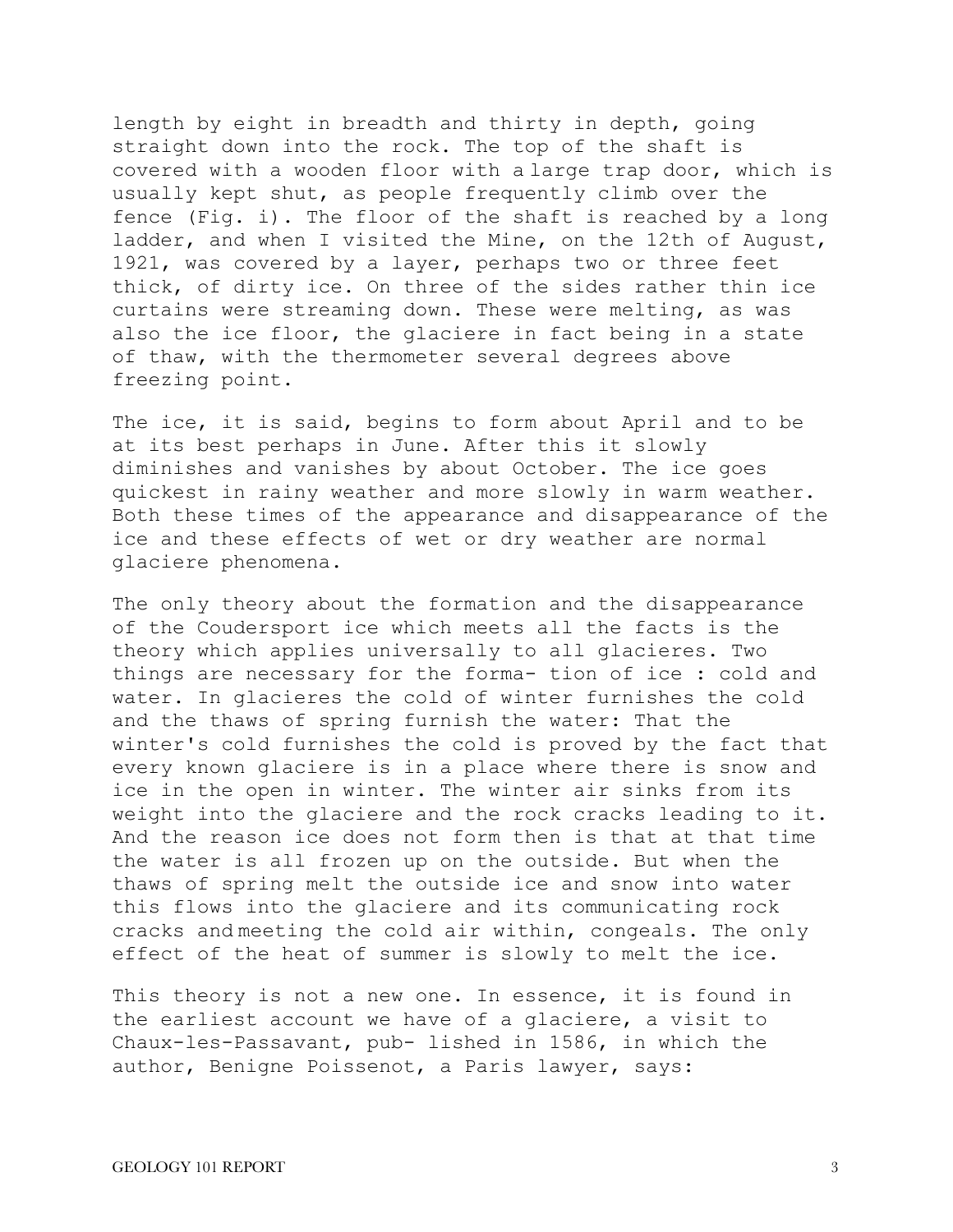After having thought over in my mind the cause of this antiperistase, I could find none other but this : to wit, that as heat dominates in summer, the cold retires to places low and subterranean, such as is this one, to which the rays of the sun cannot approach, and that in such an aquatic and humid place, it operates the results, which we have shown above.

Since Poissenot's times, numerous scientific men have made hun- dreds of observations in many of the several hundred glacieres known, and their consensus of opinion is strongly in favor of the winter's cold theory.

In one respect the Ice Mine differs from some of the big European glacieres, in which the size of the cavern and the nearness of the ice to the mouth make it unnecessary for any other cold air than that which comes through the mouth to get in to form the ice. For at Coudersport the size of the shaft is hardly large enough to contain a sufficient volume of very cold air long enough to do all the work which evidently is done there. And therefore some further cause must be sought.

And this is found mainly in the fact that the side of the hill itself at that spot, and not merely the Ice Mine, is a natural refrigerator. When the shaft of the Mine was sunk ice was met in the rock crevices. This is a not uncommon form of subterranean ice and there are numerous examples of it both in the eastern and the western United States.^ And the causes of its formation are evidently identical with that of the ice in caves, namely, the .cold air of winter sinking into the fissures in the rocks and the thaws of spring sending in their waters.

Now, at Coudersport there are unquestionably plenty of small cracks or fissures in the rocks, else there could not be the layers of ice which are found by digging there. And in these cracks much ice undoubtedly is formed and. stored in the spring. And from these layers of ice in the hillside above the Mine freezing cold air must keep sinking into the shaft as soon as the temperature in the shaft begins to rise and continue forming ice in the shaft much longer than would be the case without this extra supply.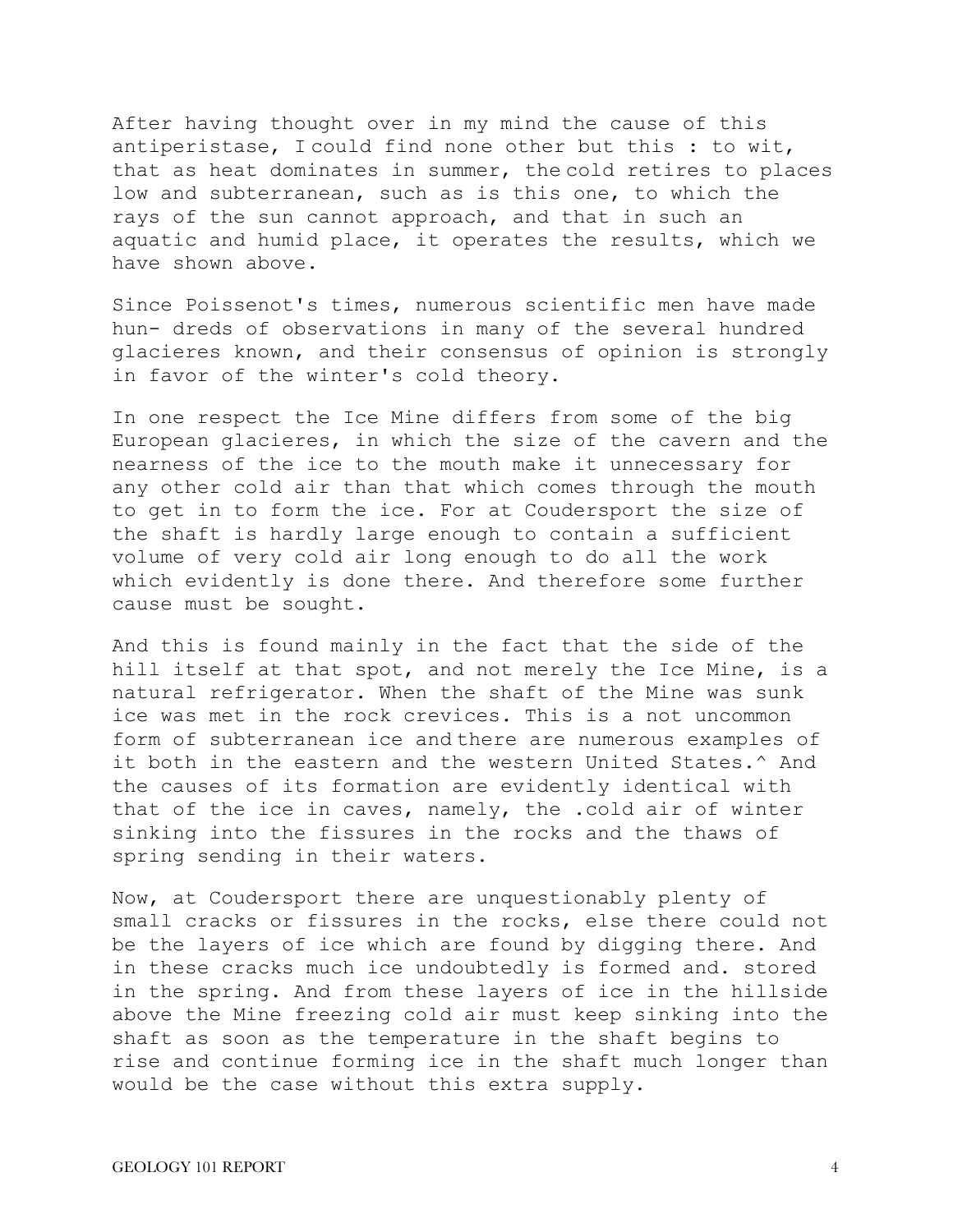This function of rock crevice ice I must insist on here somewhat forcibly, for although it has been noticed before, it has been so with a lack of emphasis. And this is not surprising, for in many of the larger glacieres of Europe the size of the glaciere permits a volume of freezing cold air to remain over into the spring sufficient for the work of refrigeration. But in certain cases, where the ice of the glaciere is far back from the mouth, and where the phenomena are less patent, freezing cold air entering the glaciere from the rock crevices above it may well be an auxiliary, insufficiently noticed up to now, in the formation of the ice. Indeed, the ice stalactites which issue from holes in the roof or the walls of caverns may well obtain from their own rock crevices instead of from the main body of the glaciere some at least of the cold which causes their formation.

Another factor which surely has an influence on the ice at Couders- port is an artificial one, namely, the wooden floor and the trap door. These prevent almost entirely radiation and they- probably have a considerable effect on the ice, according to whether the trap door is left shut or open. If the trap door is closed or open in winter, it would militate against the cold air descending into the shaft and vice

versa; if it is shut or open in summer, it would help to prevent the cold air in the shaft from warming up and vice versa. When I entered the door in the fence the trap door was wide open, but the guardian said it was usually kept closed. Apparently, therefore, it is effective up to a certain point, much as is a door in an artificial refrigerator; and I have no doubt that the wooden floor and trap door add materially in keeping the temperature low.

Of one thing, however, I feel very sure, and that is that the Coudersport Ice Mine is a true glaciere and obeys the identical nat- ural laws which hold sway in all glacieres. And I base this unscien- tifically dogmatic statement on the visits I have made in past years to some forty other glacieres. Reduced to its simplest formula, the law of glacieres is that the cold of winter furnishes the cold, the thaws of spring furnish the water, and the heat of